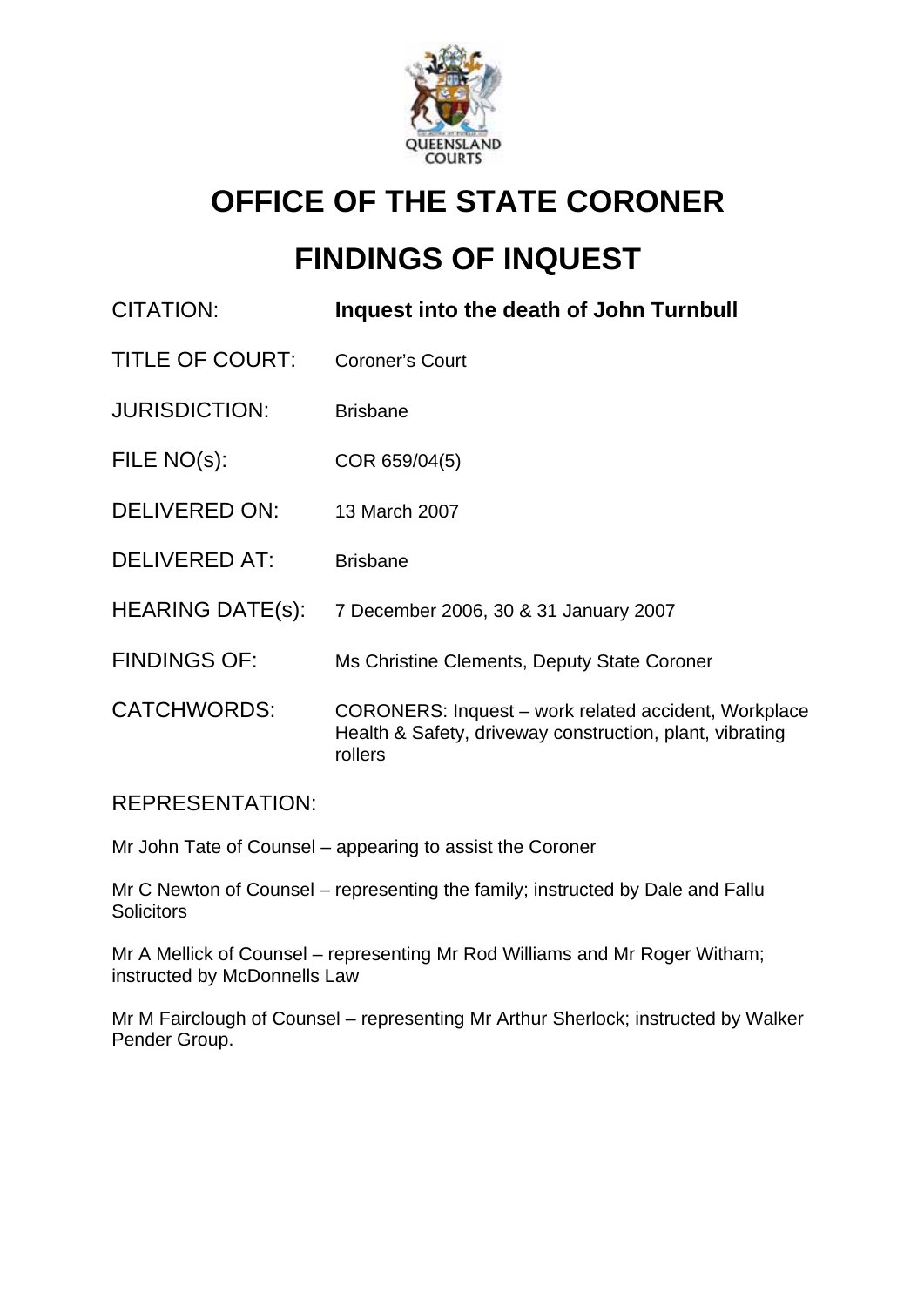The *Coroners Act 2003* provides in s45 that when an inquest is held, the coroner's written findings must be given to the family of the person who died and to each of the persons or organisations granted leave to appear at the inquest. These are my findings in relation to the death of John Turnbull. They will be distributed in accordance with the requirements of the Act and a copy placed on the website of the Office of the State Coroner.

#### *Introduction*

John Turnbull was the husband of Marilyn and the father of adult children who had their own children. He had many years experience in plant operation particularly from his previous employment in the mining industry where he had risen to the position of open cut inspector. In that occupation he had ultimate responsibility for the safety of other workers and for complex, expensive and potentially very dangerous mine plant and machinery.

On 7 March 2004, he died in the Princess Alexandra Hospital. He was aged sixty two. The pathologist certified that the cause of death was a head injury sustained in a fall. Mr Turnbull sustained that injury in an accident which occurred around 1.00pm on 28 February 2004 in the driveway of a property at 419 Russell Road Pine Mountain. The property was owned by Paul and Deborah Smith who had arranged with Arthur Sherlock to prepare their driveway for sealing with bitumen. The driveway had initially been prepared but rain had washed away the gravel. It required the gravel to be redistributed to holes and ruts, then regrading, rolling and compacting in preparation for sealing. The driveway was described as quite steep, with evidence subsequently provided that the incline was up to twelve degrees.

The Smith property was the second of two driveways being worked on by Arthur Sherlock on 28 February 2004. Mr Sherlock operated an earthmoving business, Sherlock Plant Hire Pty Ltd and employed workers from time to time as well as organising sub contractors to assist him in his business. Mr Sherlock knew both John Turnbull and his brother Robert Turnbull. On 28 February, an arrangement had been reached between Arthur Sherlock and John Turnbull that Mr Turnbull would act as traffic controller for the work required to be undertaken. The evidence was that this was simply a voluntary arrangement established on the basis of friendship and mutual assistance. Indeed Mr Sherlock said as much in evidence that John *"would do anything for you"*.

Mr Sherlock arranged a water truck and bob cat and grader operators. It was Mr Sherlock who supplied the roller for the purposes of compressing the driveways after the gravel had been redistributed and graded. The roller was a DYNAPAC CA 15 vibrating roller which Mr Sherlock had obtained "on approval" with a view to purchase. He had taken possession of the roller during January 2004 from RD Williams Machinery Pty Ltd, a business which sold mainly used plant and machinery.

On 28 February, the group organised by Mr Sherlock assembled at the first property referred to as the Serniki property. This property was relatively flat and there were no problems with the operation of any of the plant or equipment. Mr Sherlock delivered the roller to the property on a low loader and it was he who drove the roller off the low loader.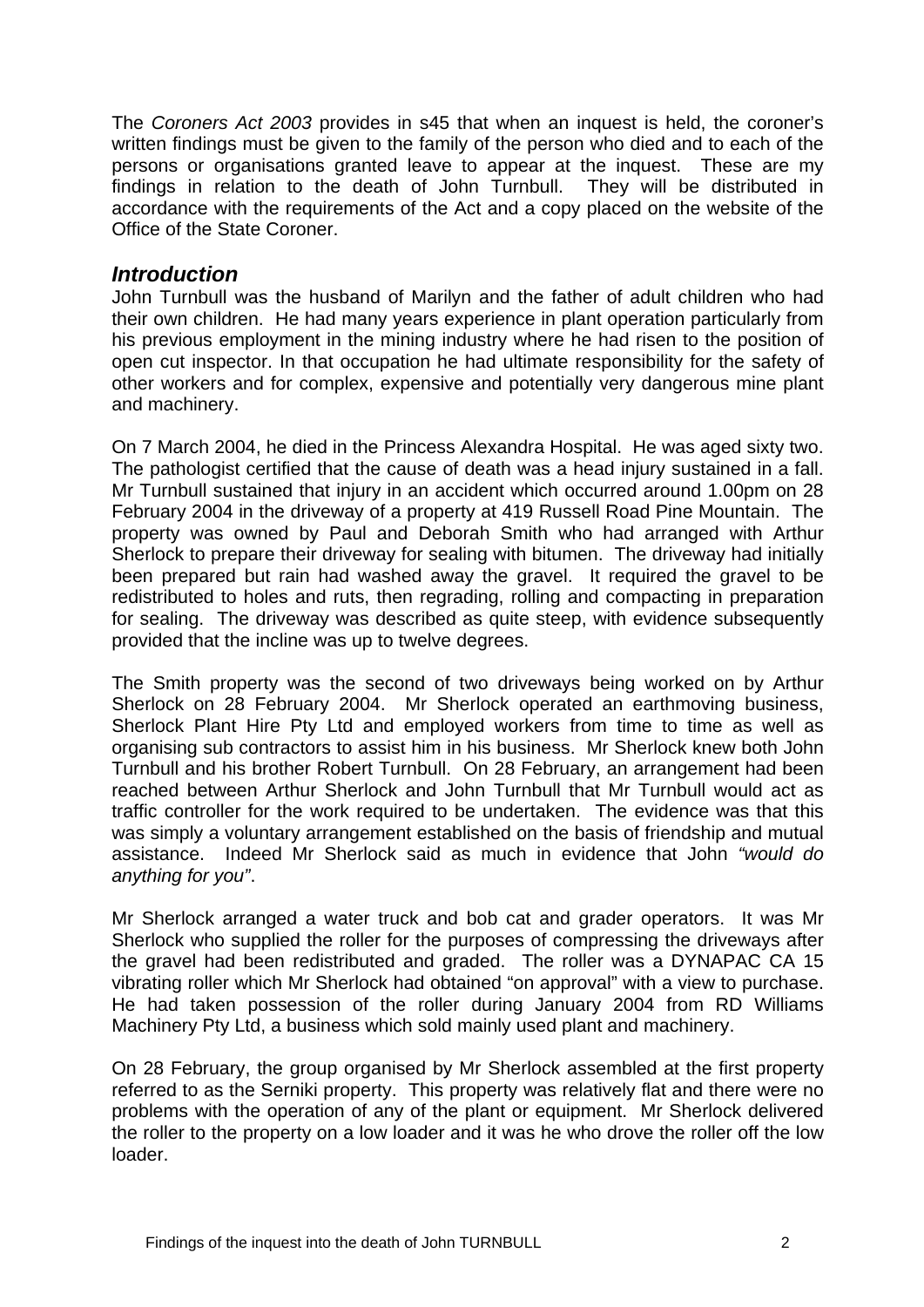At this property Bob Turnbull operated the grader and John Turnbull was operating as traffic controller. Trevor Green operated the water truck and thought that John Turnbull had also driven the roller at the first property.

I remark at this point that the evidence was quite clear that all these men had long experience in operation of plant and machinery. They knew each other and worked together from time to time in varying jobs. All of them considered themselves and each other as competent, experienced operators of the varying pieces of plant that were in use by each of them on the day.

On 28 February 2004, there was no formal assessment of the job regarding any risks that needed to be considered on the site. The notion of a formal assessment of the work to be done, or even an informal meeting to direct who was to do what, seemed an entirely novel suggestion to Mr Sherlock. He assumed a high level of knowledge and competence of each of the men and simply let them get on with the task at hand.

At about 10.30am, the equipment was moved to the second job site, the Smith's property. In particular it is noted that Mr Sherlock moved the roller from one property to the next via his low loader. He then left the site to travel elsewhere to pick up another piece of equipment. The site was prepared by the various pieces of plant. Bob Turnbull and Steven Davies then left the Smith property to inspect a neighbouring property. John Turnbull remained on the Smith property, alone. The water truck driver, Trevor Green had left the Smith property to obtain more water. Another unnamed traffic controller had not attended the second site.

#### *The evidence*

It was between 12.30pm and 1.00pm that noises were heard by Mrs Smith at the house and by Stevan Davies and Bob Turnbull at the adjoining property.

**Mrs Deborah Smith** gave a statement as well as evidence. She was at home the day the accident occurred. While she was hanging out washing she could recall the roller being at the top of the driveway, going forwards and backwards on the "pad", the flat piece of land cut into the slope where the house was built. Her evidence of going forwards and backwards was also consistent with her memory of hearing reversing beeps.

About ten to fifteen minutes passed and she told the court she was back inside. The roller had moved down the driveway a distance when she became conscious that the sound was indicating to her that the machine was going faster and she could still hear the reversing beeps. She heard a bang and then the noise of the engine revving followed by the sounds of impact. She looked out and saw a man on the ground about three quarters of the way down the driveway and other men running towards him. The roller was right at the bottom of the hill. She interpreted the sounds to construct a scenario that Mr Turnbull was reversing up the hill backwards.

What was of particular interest was that Mrs Smith first heard a metallic sounding bang then the sound of the machine accelerating followed by the sounds of impact and the cracking sound of hitting the tree. Throughout this process she could recall hearing the reversing beeps.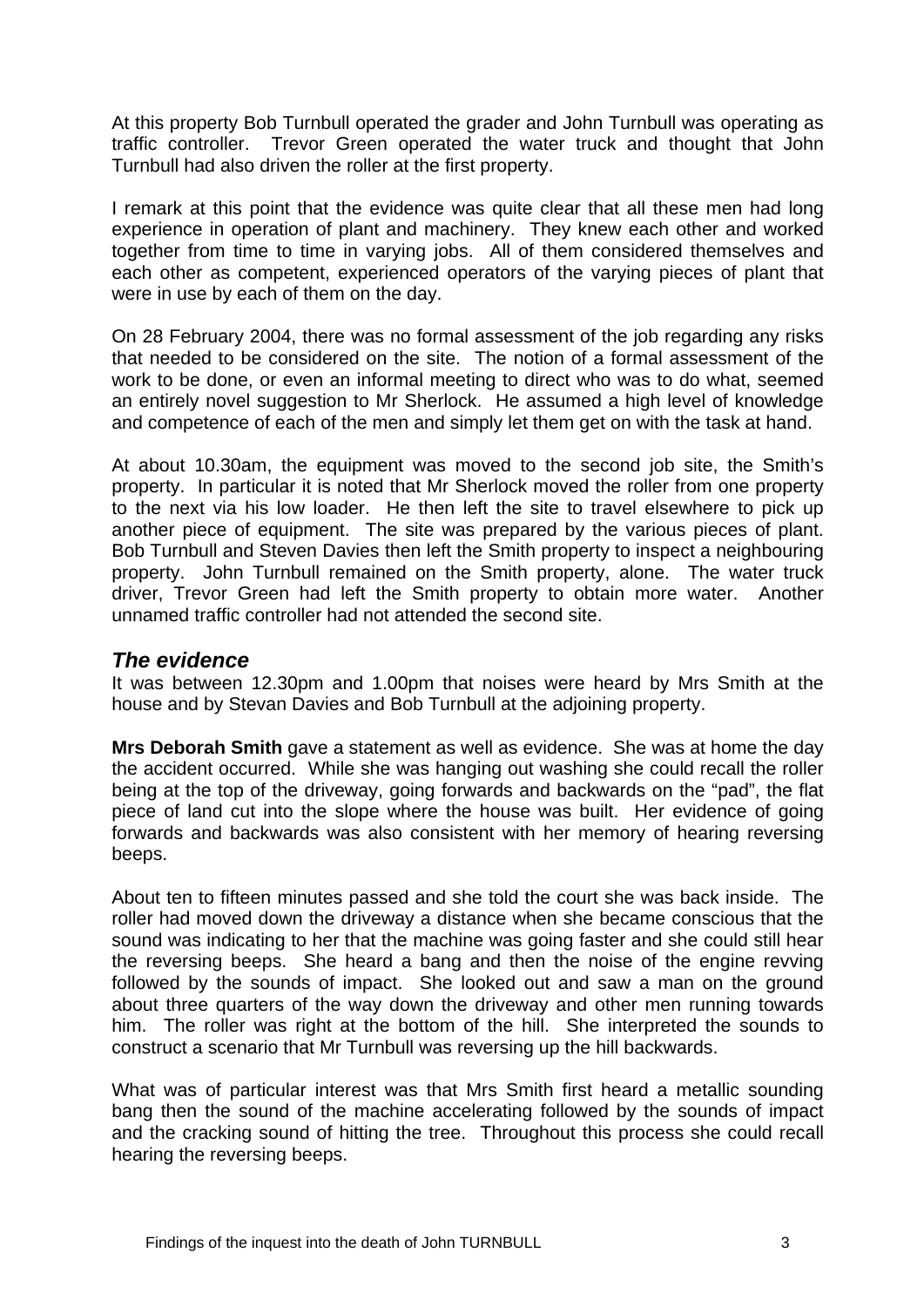Other evidence from the mechanic, Mr Pearce subsequently discounted the suggestion that the reversing beeps would increase in frequency with increased speed but I do not consider that this discounts the reliability of the rest of Mrs Smith's evidence.

**Stevan Davies** and **Bob Turnbull** were inspecting another driveway job when they heard a noise at about 12.30 pm. He described it as a noise from the roller next door at the Smith property with a louder rumble noise. Then they saw a tree on the road move as if it had been hit by the roller. He and Bob ran next door and found the roller in the drain. The engine was revving on full revolutions and the reverse beeper was sounding. He turned the machine off. They ran up the drive to help John Turnbull who they could see laying face down. He was unconscious. Mr Davies had not worked with John Turnbull previously although he knew him.

The scenario suggested that for some unknown reason John lost control of the vehicle a distance up the sloping driveway and had either fallen or jumped from the machine, sustaining ultimately fatal injury. The roller had proceeded forwards down the sloping driveway and across the road before colliding with a tree. The engine was still running, the reversing beeps were sounding indicating that reverse gear was selected but the roller had free wheeled forwards downhill.

The accident was investigated by Workplace Health and Safety Queensland. Inspector **Raymond Kickbusch** was notified by police on the day of the accident and attended between 2.00 and 3.00pm. When he commenced his investigations the situation was a serious workplace accident but not initially a fatality. Inspector Kickbusch had technical expertise in carpentry as well as training in occupational heath and safety and had worked investigating accidents for eight years. He deferred to other experts in the plant and machinery field. He brought in the expertise of Allan Pearce for the purpose of reviewing the workings and soundness of the roller involved in the accident. Mr Kickbusch measured the degree of slope of the Smith property driveway via an "inclinator". On the basis of that measurement he told the inquest the slope was about twelve degrees which he considered to be steep. I note the photos did not give a true impression of the degree of the slope.

He admitted that at the conclusion of his investigations he was unable to determine the initiating cause of the roller going out of Mr Turnbull's control. The roller machine was relatively simple in design. It had two drive wheels at the rear and a steel drum able to be vibrated at the front for the purposes of compaction. Without the vibration the roller could be used simply for smoothing out a surface. The roller had a forward and reverse mode of operation and operated via a hydraulic system. There were no brakes as such except for a so called emergency brake which was used for parking. It would appear that the vehicle was predominantly designed to operate on flat surfaces and proceed back and forward via the moving of a lever back and forward utilising hydrostatic pressure.

It is noted that there was no way of knowing whether John Turnbull had tried to stop the vehicle via application of the brake immediately prior to the accident.

The vehicle had high and low range and was fitted with a padlock facility which could lock the gear range lever into either the high or low range. The padlock was fitted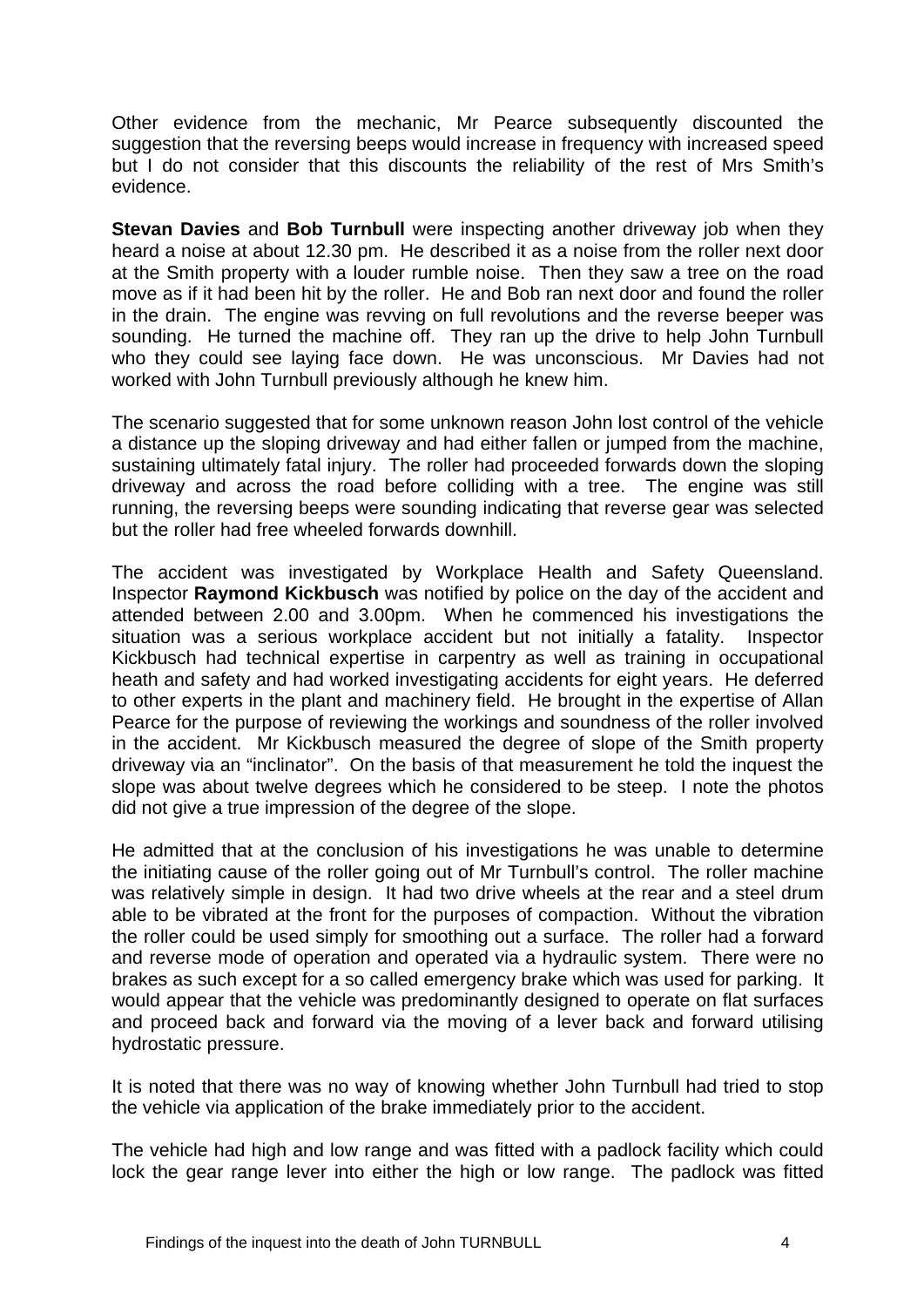after the manufacture of the machine but the machine had been built with a facility to attach such a restraint. Mr Kickbusch said in answer to Mr Mellick's questions that he understood the roller had been delivered to Mr Sherlock with the machine padlocked in the low range position. The purpose of this safeguard was to lock the machine into low range when it was in operation as a roller and in high range when the machine was moved from one place to another.

The evidence is that the padlock was not in use at the time of the accident. The inference to be drawn is that the padlock was removed once it had come into the control of Mr Sherlock. Mr Sherlock declined an initial interview by the Workplace Health and Safety officers. The critical importance of the position of the padlock was that in the event that the vehicle was in neutral, between high and low range, the hydraulic system would not be functioning. The roller would thus be in a position where it would be capable of free wheeling, subject to gravity if the parking brake mechanism was not activated.

The evidence given by Mr Kickbusch, relying on the expertise of Mr Pearce, was that the brake mechanism was not in functioning mode due to the "de-adjustment" of the brake pads. The evidence was that even if the brake mechanism was used it would not cause any contact between the brake pads and the brake drum. The braking mechanism was completely non functional at the time of the accident. Close inspection and demonstration by Mr Pearce satisfied Mr Kickbusch that the brakes were not functioning prior to the accident. I have no hesitation in accepting that evidence and making that finding.

The real question is how the brakes came to be in the position whereby the pads were so far out of alignment to be non-functioning. This effect could be physically achieved by the application of a spanner but would require deliberate action and some effort to access that part of the machine.

Barring any evidence whatsoever to suggest sabotage or malicious interference in the brakes, this inquest has to consider what other explanations there could be. Various witnesses were asked their view of how this state of affairs could have been in existence. There were some hypotheses advanced which could be considered.

The first is that the brakes were not correctly aligned and in operational mode at the time the machine was delivered into Mr Sherlock's possession from RD Williams. The investigation of Inspector Kickbusch considered this possibility and an inspection, explanation and demonstration by the diesel fitter and mechanic who serviced the roller was arranged.

**Michael Jackson** was the qualified diesel fitter employed as part of a team at RD Williams to inspect and repair plant prior to resale. He was able to demonstrate to Mr Pearce and Mr Kickbusch, to their satisfaction, exactly what he had done to service the machine prior to release to Mr Sherlock. I will not repeat the evidence he gave detailing the series of checks and repairs he made to the roller as family members were in court to hear the evidence.

There was a contemporaneous document which listed in tick box format what items he had inspected and verified as functioning. Although the document is a mere summary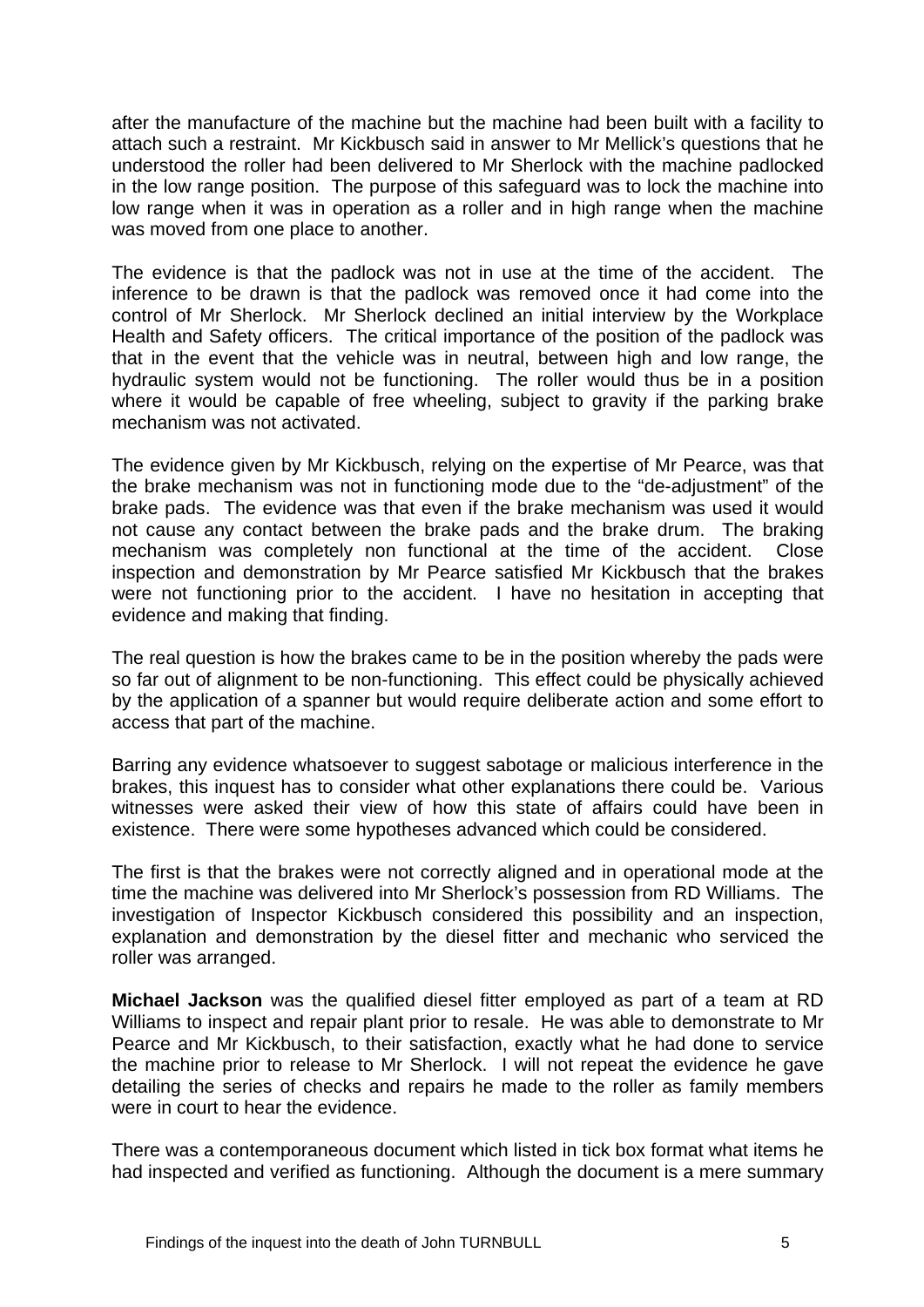at face value, Mr Jackson was able to demonstrate to the satisfaction of the workplace inspector and the independent diesel mechanic, Mr Pearce exactly what he had done. I am satisfied from the evidence of Mr Pearce, Mr Kick Busch and, most importantly, Mr Jackson that Mr Jackson did perform proper service and alignment of the brakes. In particular, his demonstration of the machine "lugging down" when the brake was engaged while the machine was in low gear demonstrated that the brake was functional.

Mr Jackson was an impressive witness. He was thoughtful and considered in his evidence. Initially there was some contradiction of his description of how the emergency park brake was operated. This brake was the only braking device on the roller other than the hydrostatic operation of the machine itself, which, when switched on would engage the gears in either forward or reverse and thus act to counter any freewheeling. The inherent weakness of this design was revealed in the circumstances of this accident.

Mr Jackson could not think of any reasonable explanation as to how the brakes could be in the position they were found, essentially so far out of alignment that they were de-adjusted. Normal wear and tear could not be an explanation. The machine had apparently been operated for only about twenty hours while with Mr Sherlock.

Mr Jackson's evidence was that the roller left the showroom floor with the gear lever padlocked in low range. Of interest was his comment that this was to avoid the lever flicking out over rough ground, particularly if there was no load on the roller.

He gave clear evidence that he had previously witnessed many occasions where the lever had come out of position if not locked into a particular range. His language as I recall was *"Could not count the number of times".*

What was also without doubt was that if the machine came out of gear and into neutral, then the state of the brakes meant there was no mechanism whatsoever to stop the machine from free wheeling.

The other evidence of significance from Mr Jackson was that if the brake was applied this would override the hydraulic system and put the vehicle in neutral. Therefore any inherent braking via the hydrostatic system when the machine was in gear, would be overridden. However, we know that the brakes would not, in fact, make any contact with the drum. If Mr Turnbull applied the brakes in the condition they were, and no doubt it is reasonable to infer that he would have attempted to do so when he lost control of the machine, then that action itself could only have lessened the chances of being able to stop the machine rolling down the hill.

Added to this was the confusion about exactly how this brake was applied. Most witnesses assumed it to be the button on the dashboard that you pressed *down* onto the dash to apply the brake. Intuitively, one might also assume that this was the most likely method of operation. However, after careful thought, the mechanic who worked on this machine corrected himself and then firmed in his conviction, that this particular machine worked by pulling the brake lever up.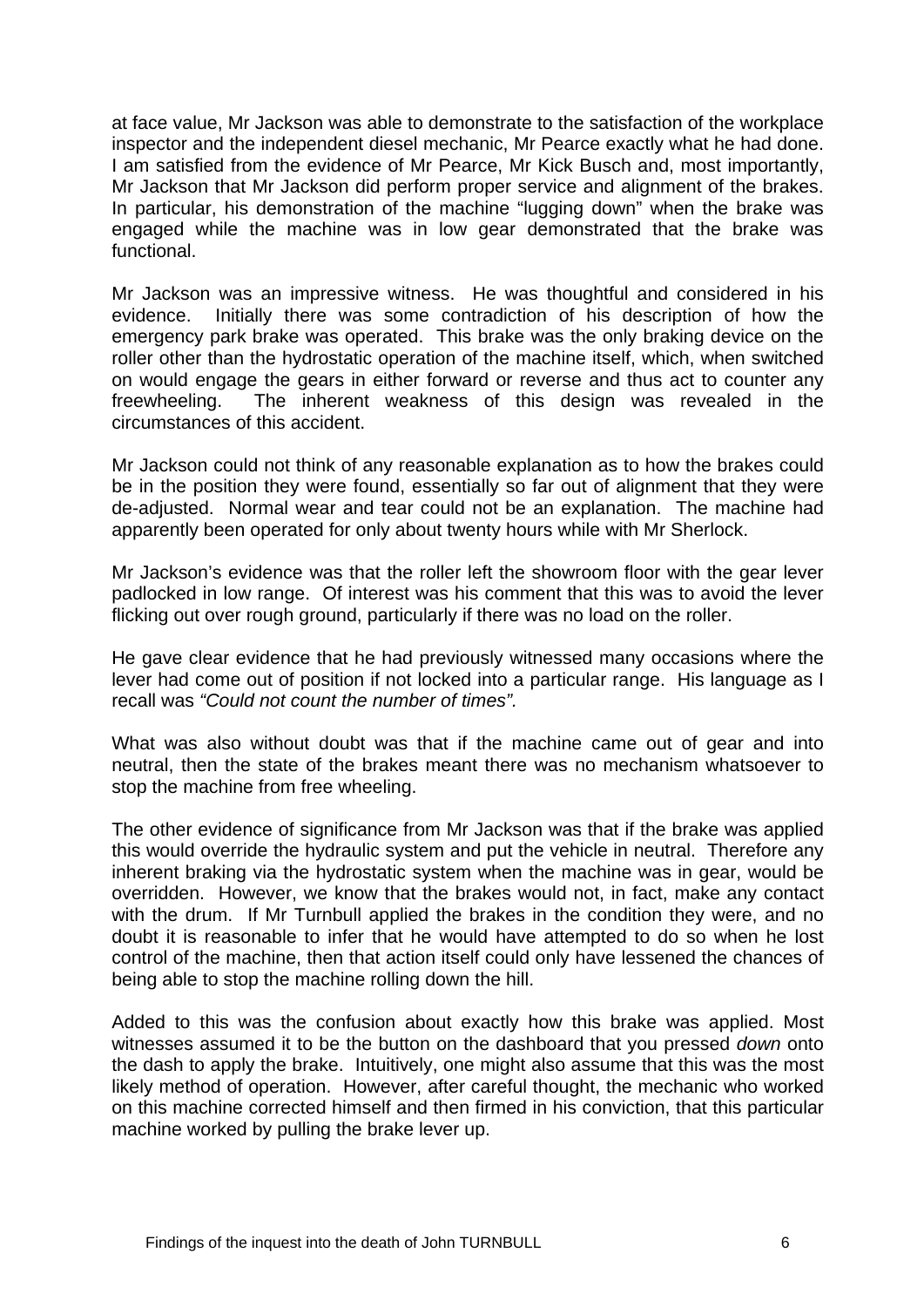We will never know what Mr Turnbull did but it is quite likely that when the brake did not respond he would have attempted to apply the brake again. In the circumstances where the brake was not functioning, it is irrelevant how the brake was to be applied.

If, for whatever reason, the machine was in neutral and the so called "emergency brake" or perhaps more correctly named "parking brake" was not applied or not functioning, then the roller could be capable of free wheeling if subject to the forces of gravity sufficient to overcome inertia.

Alternatively, the application of the parking brake itself would disengage the hydraulic function thus putting the machine out of gear. If the brake was applied but was nonfunctional due to being de-adjusted, it would have nil braking effect and would put the machine into a position where the hydraulics would not hold the machine in gear. Again, the machine would be in a position where it could be capable of free wheeling if gravity or momentum was stronger then the forces of inertia.

The potential for disaster was not apparent when the machine was in use on relatively flat ground, no doubt due to the considerable weight of the roller. On the second site, where the slope was up to twelve degrees, the potential for danger was tragically transformed from a risk, into a moving machine incapable of being stopped in its implacable course.

What the particular scenario was that triggered the roller going into free wheel can not be determined with any certainty. It remains speculation. It seems unlikely that an experienced operator such as Mr Turnbull would have been operating the roller in high range rather than low range. It was speculated that he may have been trying to move the machine from high to low range but due to the lever having to pass through neutral ( when the gears operated by hydraulic pressure would be disengaged) the machine may have become subject to the forces of gravity, given the slope of the site. If the machine began to move with gravity, the evidence was that it would be very difficult and very soon impossible, to engage the machine into gear.

It is also unlikely that Mr Turnbull would have been operating the machine in reverse gear up a slope with the roller in a functioning mode to compact the surface. The evidence was that the general practice of other operators would be against this as being too risky on a slope. The explanation was that the drive wheels should always be at the bottom of the slope to push the roller up the hill rather than in reverse. If the roller was operated in reverse up the hill there was greater risk of the machine jumping and sliding sideways.

There was however a complicating factor, namely the restriction of the site.

At the top of the driveway was a pad of flat ground where the house was situated and where it was possible to turn the roller around. The optimal safe operation of the roller would require the operator to proceed forwards all the way to the top of the driveway to turn the machine around before proceeding downhill in a forward direction. There was no other opportunity to turn the vehicle along the course of the driveway.

It is conceivable but mere speculation that Mr Turnbull might have been reversing uphill for a period immediately before the machine went out of his control. What triggered the loss of control remains a mystery but what is certain is that the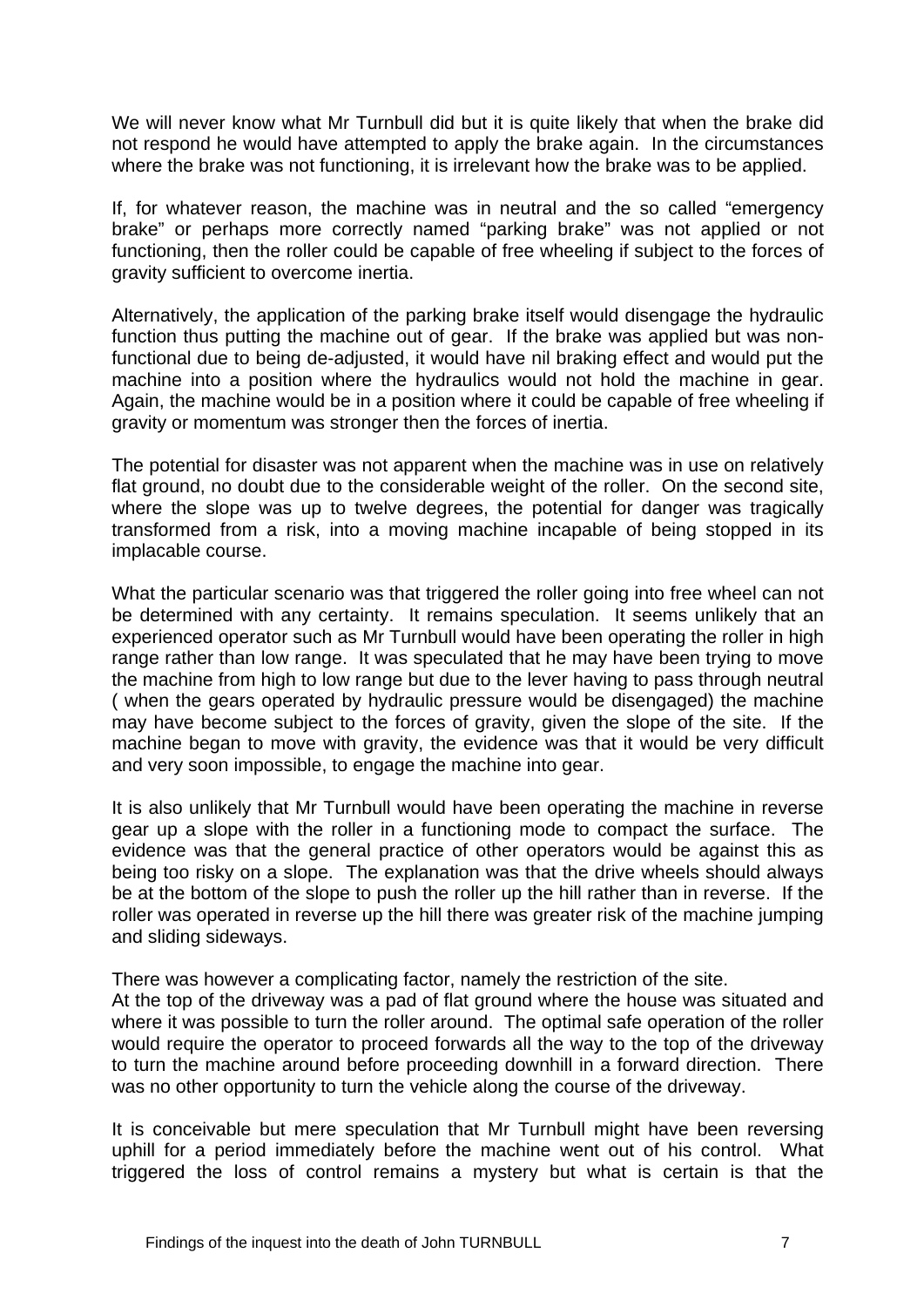application of the braking device would have been totally ineffectual. Indeed the application of the non-functioning brake would have compounded the problem by disengaging the hydraulics which hold the vehicle in gear.

The method by which the brake is applied was also the subject of some confusion which has already been referred to. On balance, I am satisfied that the most careful consideration and more likely reliable evidence were given by Michael Jackson, the diesel mechanic from RD Williams. He corrected himself and told the court that, upon reflection, the brake button on the dash was activated by pulling it upwards rather than hitting it downwards. Although this seemed to be counter intuitive to this coroner, the evidence was that there is variation between machines, particularly in older machines. More modern machines have emergency brakes which are applied by application of a handle pulling the brake on, or pressing down on a brake device.

Photographic exhibits<sup>1</sup> and the evidence of witnesses, who attended immediately after the accident, support the view that the roller had run across the road at the bottom of the driveway. The roller was facing forwards and had crashed into a tree with the steel drum. When the roller was found, immediately after the crash, the evidence was that the reversing beeps were sounding and that the gear lever was in the reverse position.<sup>2</sup> The padlock which locked the machine into high or low range was not  $\text{secured.}^3$  The high/low range lever was in the neutral position. The engine was running in high revolutions with the throttle pulled out.

The consensus of opinion from operators and the diesel fitter who worked to repair the roller, Michael Jackson, was that the machine should only be operated on a slope in low range. $4$ 

#### *What witnesses saw and heard and the range of opinions on how the roller should be used*

**Trevor Green** was an employee of Arthur Sherlock who drove the water truck on 28 February 2004. He had worked for Mr Sherlock for about ten years. He held tickets for trucks, heavy combinations, graders, rollers, loaders and bulldozers. He had not operated this particular roller but had operated similar rollers.

He had not experienced any problems operating a roller. He said generally they had a high and low range which was chosen depending on the terrain and incline of the site. It also depended on whether the roller was being used merely for smooth rolling where he inferred one might use high range or for compaction, where low range was used. For sloping ground he said he would normally use low range.

His practice was to operate the roller up the hill and to come down a steep hill forwards, preferably without compaction or only in low range. At the bottom of the hill, he said the proper practice was to turn around, never to roll up the hill in reverse. His explanation was that to do otherwise was dangerous as the machine could jump or develop wheel spin. He had seen accidents occur in the past due to the drum

<u>.</u>

<sup>1</sup> Exhibit C1photos 6 and 8

<sup>&</sup>lt;sup>2</sup> Exhibit C1 appendix photo 23

<sup>3</sup> Exhibit C1 appendix photo 19

<sup>4</sup> Statement of Trevor Green, plant operator, line 32.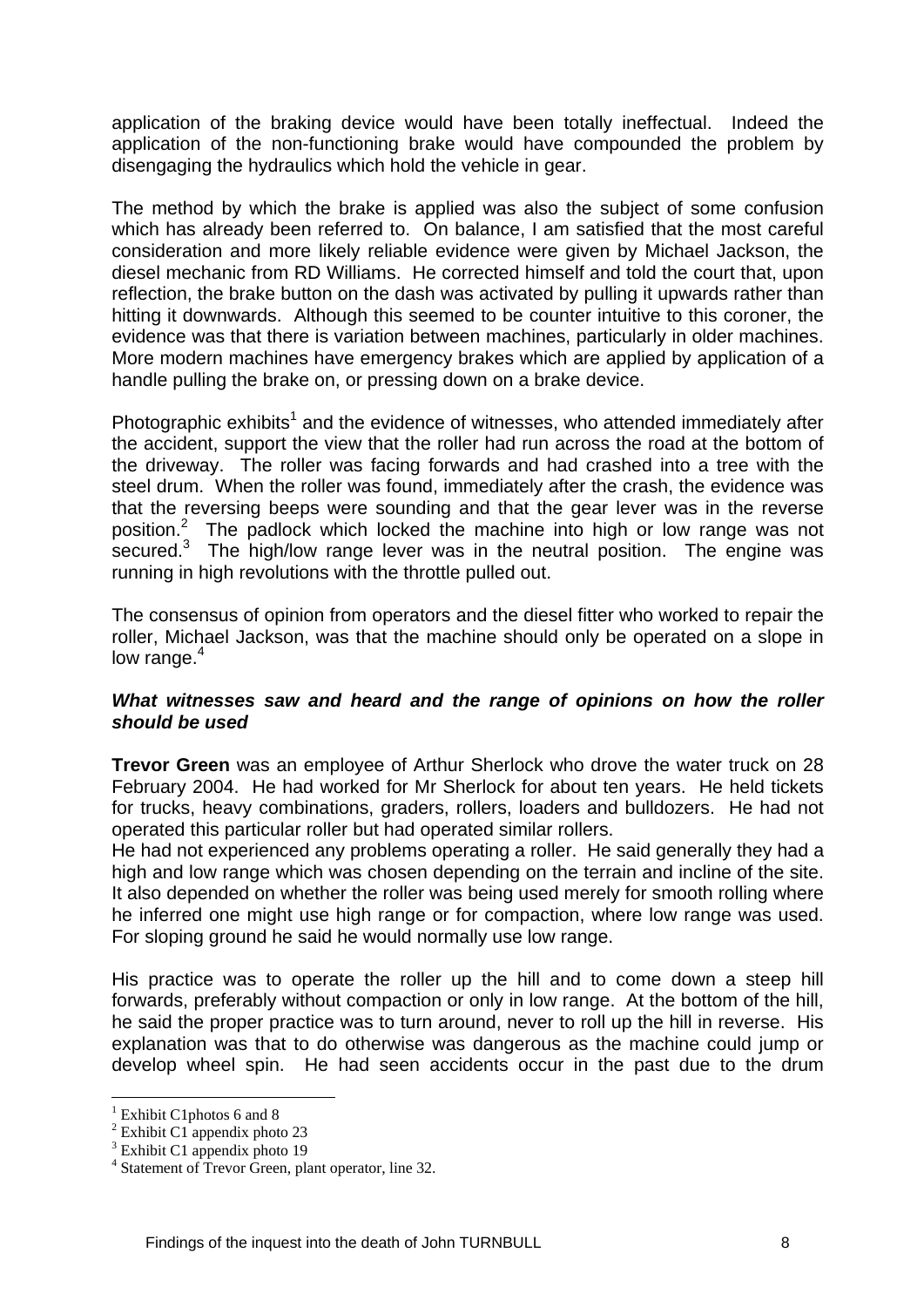jumping. He expressed the view that if the machine was going down the hill forwards and there was then an attempt to put it into reverse and go up backwards, the result would depend on how much gravel was loose. He said the machine *"would not like it".*

He had seen Mr Turnbull operate a roller on many previous occasions and considered him competent and safety conscious. He had seen John Turnbull controlling the traffic at the fist site and also operating the roller on fairly flat ground. He believed the roller was moved from the first site to the second site via Mr Sherlock's low loader. He had watered the second site and had seen Robert Turnbull grade that site before he left to obtain more water. On his return, the accident had occurred.

**Stevan Davies** was the bob cat operator on the 28 February 2004. He was a self employed contractor and had previously worked on other jobs for Mr Sherlock.

Mr Davies used the roller at the first site without any difficulties. His second statement said he did not change any transmission levers. He used it in forward and reverse via the hydrostatic drive lever. His evidence was that he could not remember whether or not a padlock was applied. He said he used the machine in low gear.

In court he said that he did not use the brake. However, his second statement stated he *"applied the parking stop button half a dozen times during the morning"*. He said *"I applied this when I was parking. When I applied the button the roller did park without any movement. The forward/reverse lever only operates when the engine is running. If parked on a steep slope with engine stopped and park brake not applied, the roller would tend to creep slowly. To the best of my knowledge the brake was operating but I was working on gently sloping ground".*

I infer from this evidence that Mr Davies had no occasion to use the brake in an attempt to stop the machine while it was in motion but only applied it when he parked the vehicle. The use of hydrostatic gears was sufficient to move the machine forward, come to a pause and then backward via those gears without application of the brake on flat ground.

He also said he saw John Turnbull operate the roller for about half an hour at the first job site. He said Arthur Sherlock had delivered the roller on his low loader to the site that morning.

Mr Davies comment on the situation he found when he and Bob Turnbull found the roller, was that it was unusual. He could hear the engine revving at maximum capacity and the reversing beeps sounding. Logically this meant that the vehicle had been reversing as the beeper only sounds while the directional lever is engaged in reverse. However, the wheels were not turning from which he concluded that something was not working. He could not offer any further comment to explain the situation but agreed with Mr Mellick that if the machine was in neutral this would explain why the wheels were not turning. However, that would still raise a question because the reverse beeper was still sounding, and it was suggested by the mechanic that the hydraulic system had to be engaged to operate that beeper.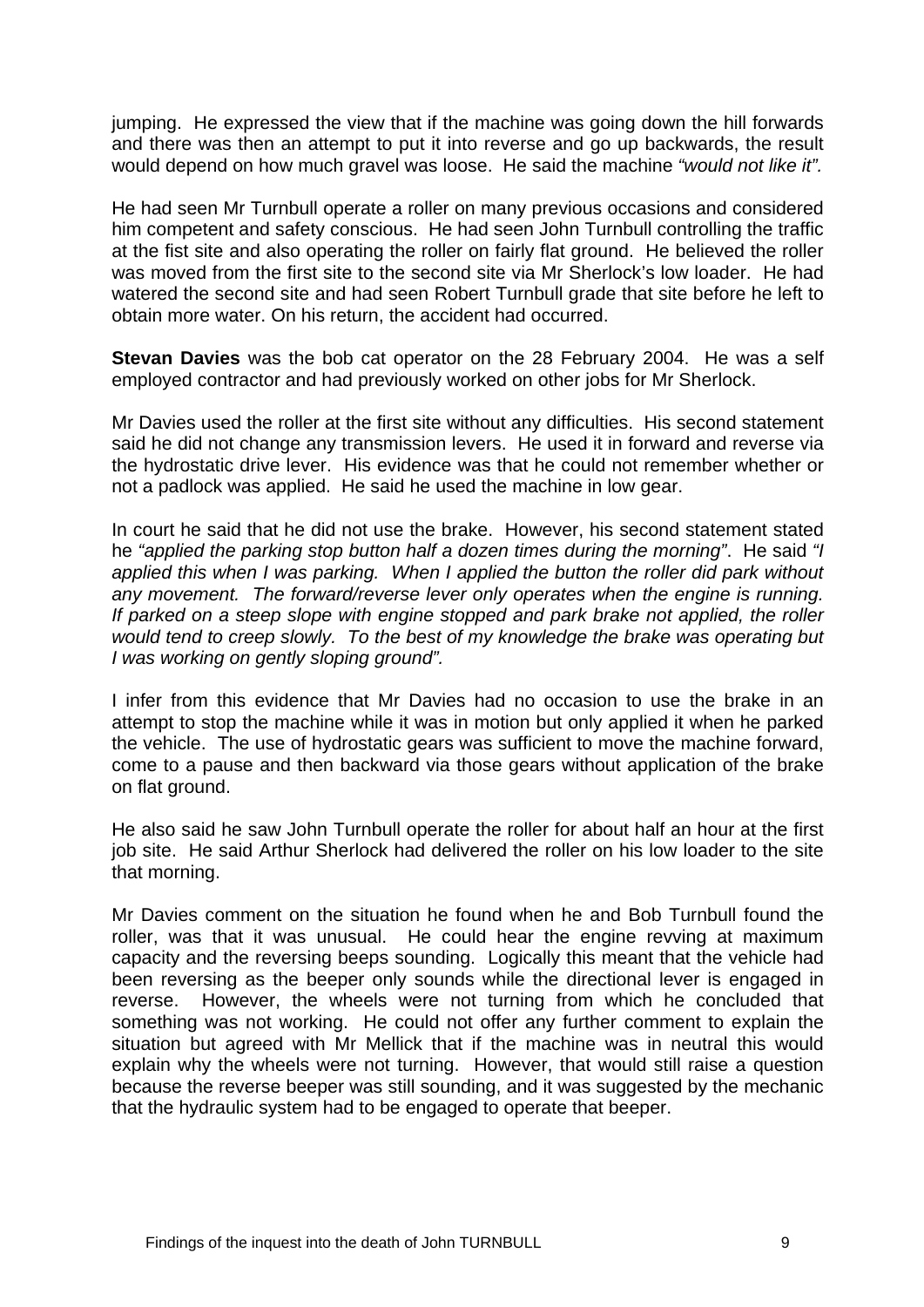Interestingly Mr Davies had experienced a roller going into free wheel on another occasion, a situation which arose when he accidentally knocked the gear lever out of range while in motion.

The other relevant comment from Mr Davies as an operator of rollers was that he would only operate a (compacting) roller going forwards uphill, never forwards downhill.

If this was the practice adopted by Mr Turnbull then, in the absence of somewhere to turn the machine around, he would then reverse down hill. Mr Davies said he would never have reversed downhill with the roller activated and he had not seen Mr Turnbull reversing up the slight slope at the first job site.

John's brother, **Robert Turnbull** left the second job site to go to the adjoining property with Mr Davies. When he left he said that John was operating the roller. While they were assessing that site, with their engines off, he heard the sound of the roller increasing in speed and then the sound of impact. He saw a tree move and guessed there had been an accident.

His recollection of the way his brother had been operating the roller before he left the property was that John had been backing up the driveway.

He could not offer any explanation for the loss of control of the roller nor the banging sound. Not surprisingly given the circumstances of the injury to his brother, Mr Robert Turnbull could not provide much information about the precise situation of the roller at the time. He was able to confirm that to travel in the roller you would select high range but to operate the roller, low range would be used. He also said that to get up the Smith driveway, the roller would have to have been in low range given the degree of incline.

Mr Turnbull did not see the necessity of applying the roller on a slope in a particular direction. His opinion was that it could be done either way but definitely it would be in low range due to the slope.

**Alan Pearce** was a diesel mechanic employed by Road Tek. He assisted Workplace Health and Safety to inspect the roller and provide his expert comment. He was helpful in explaining the basic function of the roller. The machine was driven from the rear wheels. A lever on the dash would be pushed forward to go in a forward direction, and backwards to reverse. The extent of how far the lever was pushed dictated the speed at which the machine travelled. The throttle had to be operated at full revolutions to fully power the hydraulic hydrostatic system. The machine was not fully hydrostatic, having a mechanical gear box which was operated from a lever on the floor in either high or low range. In low range the machine had more power, in high range, less power but more speed. He agreed that the machine ideally was to be used in low range when compacting and in high range when in travel mode. If compacting was done in high range it was less likely to achieve a good finish and could skip across indentations.

The machine does not have a clutch and to change from one range to another the machine must be slowed to a stop via the forward/backwards use of the hydrostatic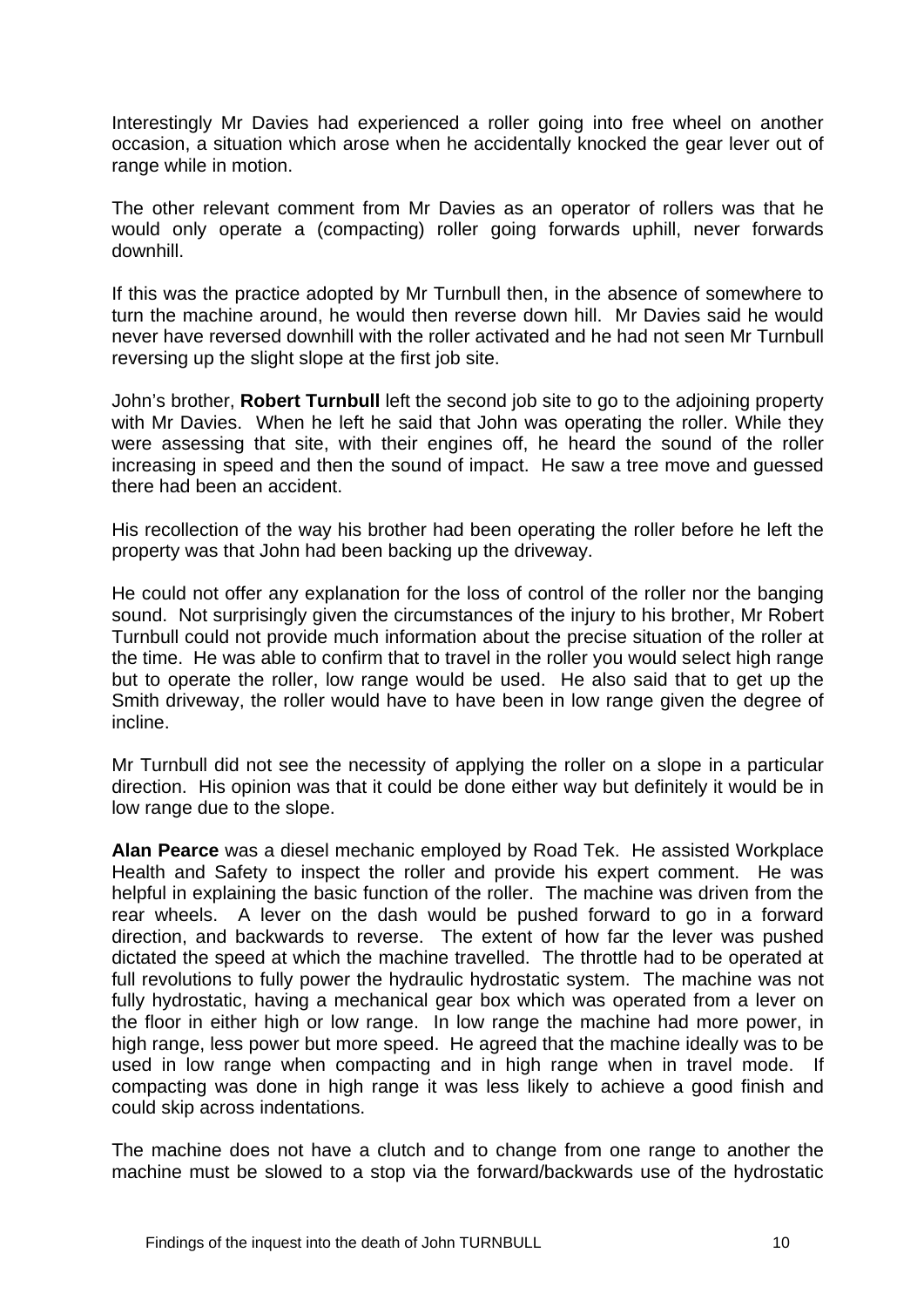lever before moving into the other range. He expressed the view that you could not change from high to low or vice versa while in motion unless at very low speed. It would be unlikely that the gear would mesh or engage if the vehicle was in motion.

When he inspected the machine at the site the high/low range lever was in the neutral position. On further checking, he found that there was no effect when he applied the brake, the wheels kept turning. The distance between the brake pads and the drum was too far for the brakes to have any physical contact upon application. They were as described by Mr Pearce, in a de-adjusted position. After adjustment the brakes were found to be operational and effective.

Mr Pearce's evidence was that when he inspected the roller, the brake was in the non applied position but I do not necessarily rely on that to infer that Mr Turnbull had not applied the brake. One would expect that when he lost control of the machine he would automatically have applied the brake. As the brake was not effective, it is quite probable that Mr Turnbull tried again. I comment again on the curious nature of how the brake was to be applied. There is dispute in the evidence but ultimately I rely on the evidence of Mr Jackson, the mechanic who had worked on this machine. He said that to apply the brake you lift the button up from the dash not the opposite. This was contrary to what Mr Pearce said. However, I note that one of the photos of the dash includes signage which states *"before starting make sure stop cable is fully pressed in".* This would be consistent with what Mr Jackson was saying that the brake is not applied when it is in towards the dash. It is also consistent with the information that in engaging the brake the hydrostatic system is disengaged. I assume this means that to start the engine one needs to ensure the stop brake is not applied. Of course this raises the question of what happens when one starts on a hill. I assume that the hydrostatic system immediately kicks in to hold the machine in position.

Mr Pearce was clear that the accident itself had not been the reason the brakes were in the de-adjusted position. There was no defect or problem, merely that they were not adjusted to be capable of coming into contact on application. I accept that evidence. Also, there could not be any accidental de-adjustment of the brakes as it required the application of a spanner on a spring-loaded collar.

Mr Pearce's postulation of how the accident could have happened was that the machine had begun to free wheel while in neutral when the vehicle had been moved from high or low range into the other gear.

He said it was also possible that the machine could jump out of gear into neutral if the machine was not locked into a gear. He did not pull the gear box apart to inspect it but he not experience any tendency for the machine to jump. He agreed that the padlock was not engaged when the vehicle was inspected. He did not find any other problems with the machine.

In summary, Mr Pearce found the machine in neutral rather than in either high or low range and the brakes were out of adjustment. He agreed that if there had been an attempt to change the range on a hill, then as the lever passed to the neutral position there would be nothing to hold the machine on the hill. The machine would go into a position where gravity could cause it to free wheel and the gear could not then be engaged.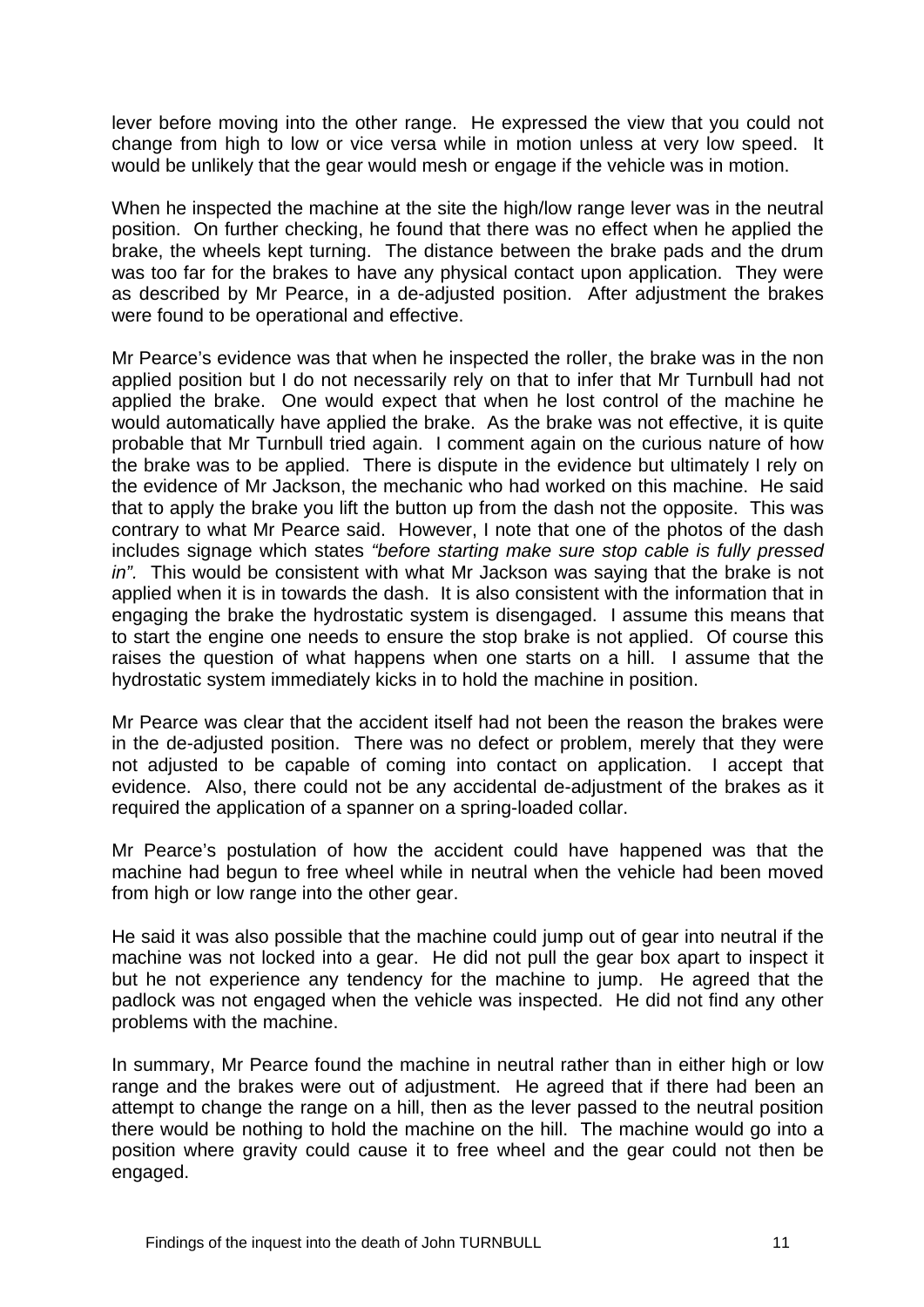Mr Pearce said if it was accepted that the machine had only done twenty hours work since it had been serviced then it would not be expected that it would need adjustment. It was noted that the hour metre was not functioning. Mr Pearce agreed that he had been satisfied with the demonstration by Mr Jackson showing how he had checked the brake and found it to be in a functional position prior to delivery to Mr Sherlock. It was on the basis of this demonstration that initial charges against RD Williams did not proceed.

When asked to speculate why the brake might be de-adjusted, Mr Pearce raised the possibility of mechanical failure where the brake had locked on and was required to be released. The second possibility was if the keys were not available and the machine was required to be loaded onto a truck. These comments remain mere speculation.

**Arthur Sherlock** was the operator of Sherlock Plant Hire which was coordinating the driveway jobs and had contracted with the Smiths to do the work. He coordinated the various people to prepare the driveway. He supplied the roller which he had obtained on approval with a view to purchase from the plant dealer, RD Williams Pty Ltd.

In his statement he described himself as having all the required tickets. He gave the impression of being very experienced in a practical, hands-on way but not necessarily informed or aware of his legal responsibilities of ensuring safety for any employees. Mr Tate asked him *"Did your company, at that time, have any sort of workplace health and safety policy?".* He answered *"Not really, no".5*

Mr Sherlock believed so much to be self evident that he found it hard to articulate a need to assess and put into place protective measures. The problem with this is that he relied on everyone else to have the same inbuilt appreciation of risks and he assumed that others would in fact be as skilled and careful as he considered himself to be. There were no "tool box" meetings before the commencement of a job to assess any risks. Mr Sherlock was asked *"Do you have any sort of standard operating procedures that people are to follow when they do work for you?".* He replied, *"Not really, because they're all trained. They know what they're doing".6*

Mr Sherlock said he had obtained the roller from RD Williams Pty Ltd with a view to purchase. He relied on the supplier's information that the machine had been serviced and was in proper order for use. Mr Sherlock was unable to assist the court in explaining why rollers were considered to be one of the more dangerous types of plant, except to say that rollers did tend to slide sideways on slopes. He could not explain what precautions or limitations should be employed to ensure safety due to this risk.

He had known John Turnbull for a long time and knew him to be a retired open cut mine inspector with a lot of experience. He assumed he had all relevant tickets but had not seen them. He confirmed that he loaded the roller onto his low loader and delivered it to the first job site and then onto the second site at the Smith property.

He said no one was "in control" of the site as everyone knew what to do.

<u>.</u>

 $<sup>5</sup>$  Page166</sup>

 $<sup>6</sup>$  page 167</sup>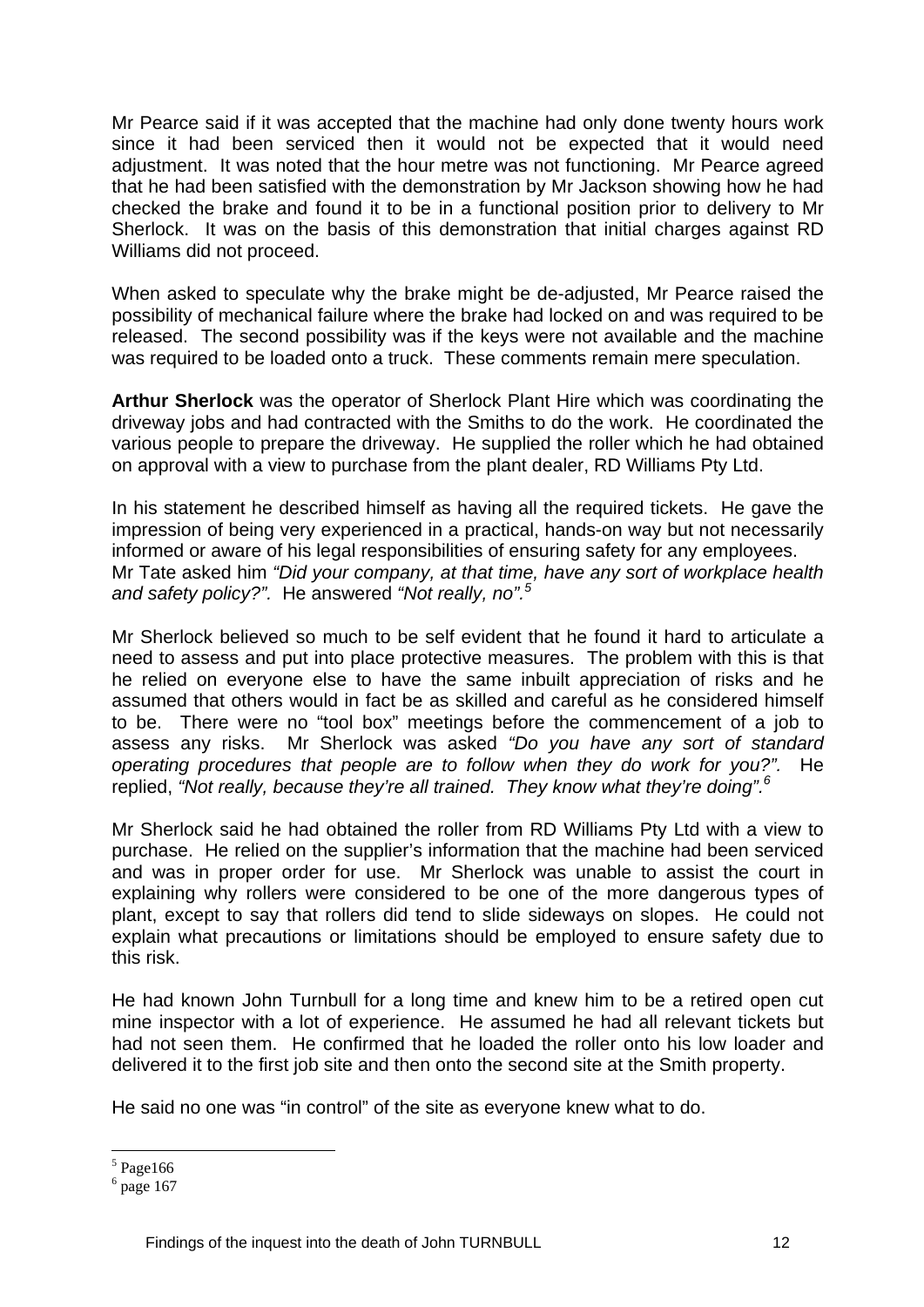Mr Sherlock and others had used the roller at the first job site without any problem.

Mr Sherlock did not have first hand knowledge of what happened at the Smith property after he had delivered the roller. He had gone to pick up other equipment. It was disappointing no doubt, to Mrs Turnbull that Mr Sherlock had not followed up on any information that had been prepared after the workplace health and safety investigation of the accident.

Perhaps it is an opportunity also for Workplace Health and Safety to consider a more proactive approach and perhaps consider a one on one visit to workplaces as a follow up to such investigations. Many of the witnesses in this matter did not appear to be inclined to read materials but rather relied on practical experience. It is a particular challenge for Workplace Health and Safety to convey safety messages to these groups in such a way that the information is understood and can guide workplaces to improve safety.

Mr Sherlock told the inquest that the roller had been used for up to three or four days on a couple of jobs before 28 February 2004. Mr Sherlock would drive the roller onto his low loader to take it to different sites. Mr Sherlock denied adjusting the brakes, or that anyone else did to his knowledge. He could not explain how the brakes could be so far out of proper adjustment since leaving the supplier.

Somewhat surprisingly, Mr Sherlock told the inquest he had not noticed the padlock which could hold the lever in either high or low range. He told Mr Mellick that he could not remember whether the gear was padlocked in low range when he received the machine. He could not deny this was the state of the roller when it came into his possession. Mr Witham's evidence was the roller was locked in low gear range at delivery.

Under cross examination he said that when he loaded the roller onto the low loader he would chain it down. He denied any knowledge of the battery failing on the roller or of any mechanical problem.

Mr Sherlock had asked John Turnbull to drop some cement to the second site at the Smith place but had not asked or expected him to remain and perform any work on that property.

Mr Sherlock's view of the preferred method of operation was *"You normally back uphill, or you can back uphill in this particular case because there's no room at the top to turn around. You don't vibrate up the hill; you static roll and vibrate down. But if you've got room at the top you normally drive up. But there was no room at the top to really turn around".*

Mr Sherlock disagreed or perhaps distinguished his view from the general opinion expressed to the inquest. The weight of evidence was that the drive wheels of the roller are always to be kept on the low side of the slope*.* Mr Sherlock said *"Not if you're static rolling"* (not vibrating).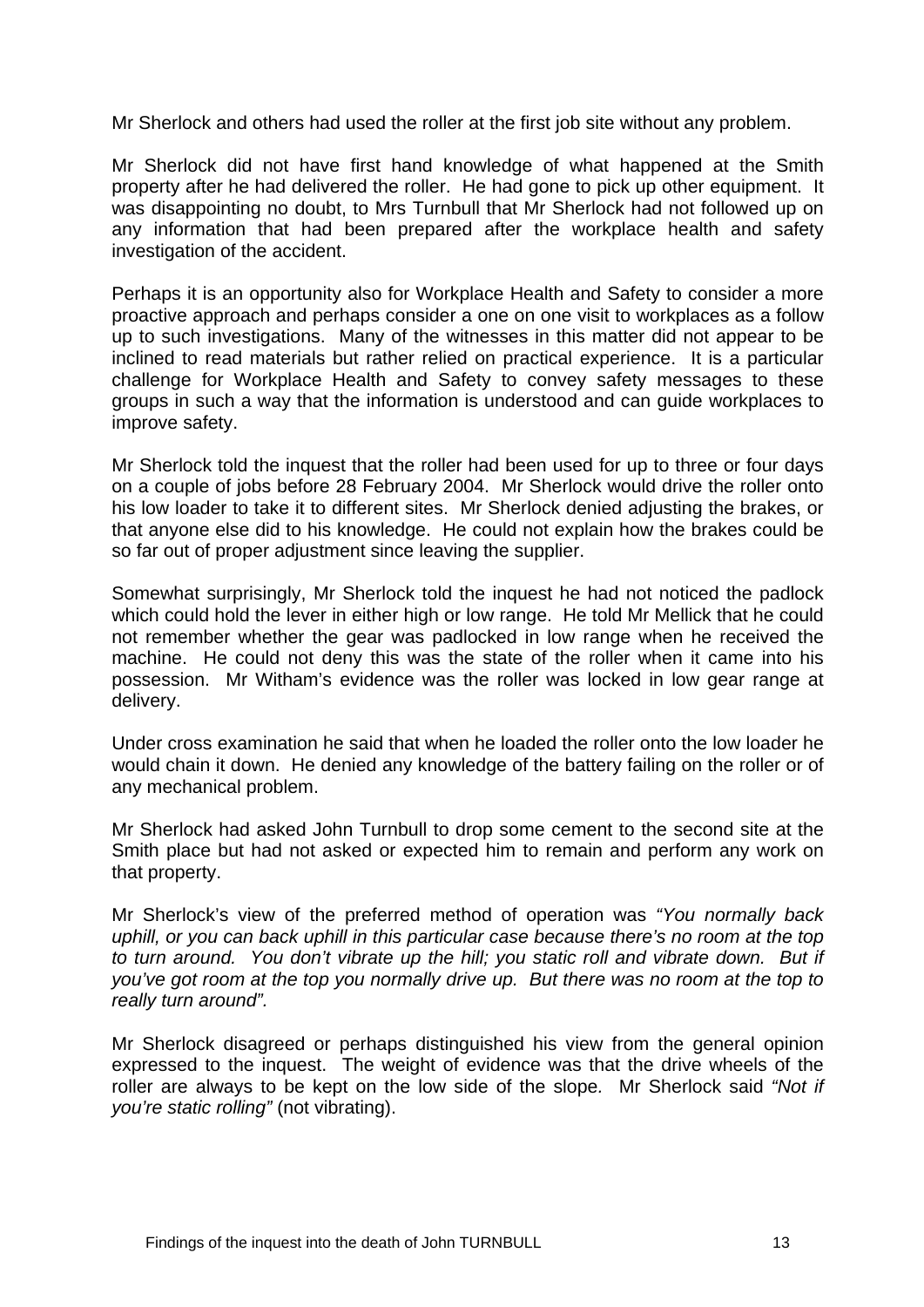**As there was variation in the opinions from experienced operators, I am of the view that Workplace Health and Safety should consider whether this is a safety issue, particularly on sloping sites. An independent expert's review could be obtained and, if appropriate work place health agencies could consider distributing this information and educating the owners and operators of such plant. In particular, given the tenor of the evidence in this inquest, it would be important to evaluate what is likely to be the most effective way of having this information received, accepted and acted upon by the industry.** 

The proprietor of RD Williams Pty Ltd, Mr **Rodney Williams** gave evidence. He had previous experience as a plant operator before developing the business of second hand plant sales and associated spare parts.

He could not add anything regarding the possible explanation for the accident that occurred on 28 February 2004.

#### *In summary*

The evidence is that the roller was in good order when it passed in to the possession of Mr Sherlock in January 2004. The evidence was that the brakes had been tested and were in proper proximity to be effective to brake the machine upon application.

The roller left the sale yard of RD Williams in the locked low range gear position, equipped with a padlock and key to secure the gear in either high (travel) or low (operational) mode.

Mr Sherlock said to his knowledge the roller was only operated in low gear but he was less than convincing given his evidence that he had not noticed the padlock and mistook it as relevant to a cover rather than securing the lever into a particular gear.

However, what remains completely unresolved is exactly how Mr John Turnbull was operating the roller at the Smith property on 28 February 2004. The evidence was that he was an experienced plant operator with a reputation for being careful.

The roller ended up after collision, front (roller) first into a tree at the bottom of the drive. The roller was said to be in reverse gear. The weight of the evidence was that for some unknown reason the roller had gone out of gear and free wheeled. As the brake was ineffective due to being out of adjustment, application of the brake had no chance of stopping the descent of the roller. What remains curious with this scenario is the evidence that the reverse beeper was still sounding even though the evidence was that the roller must still be engaged in reverse gear for this to be sounding.

There was no information about the circumstances of how the brake came to be so far out of adjustment. I accept on the evidence that the roller was in proper order with properly adjusted brakes when it left RD Williams in January. I cannot find in what circumstances the situation regarding the brakes changed, noting that the evidence was that the accident itself could not account for the brakes being in the de-adjusted position.

While this will be a situation of continuing frustration for Mrs Turnbull, I confirm that I am unable to make any more particular finding regarding the circumstances of her husband's death.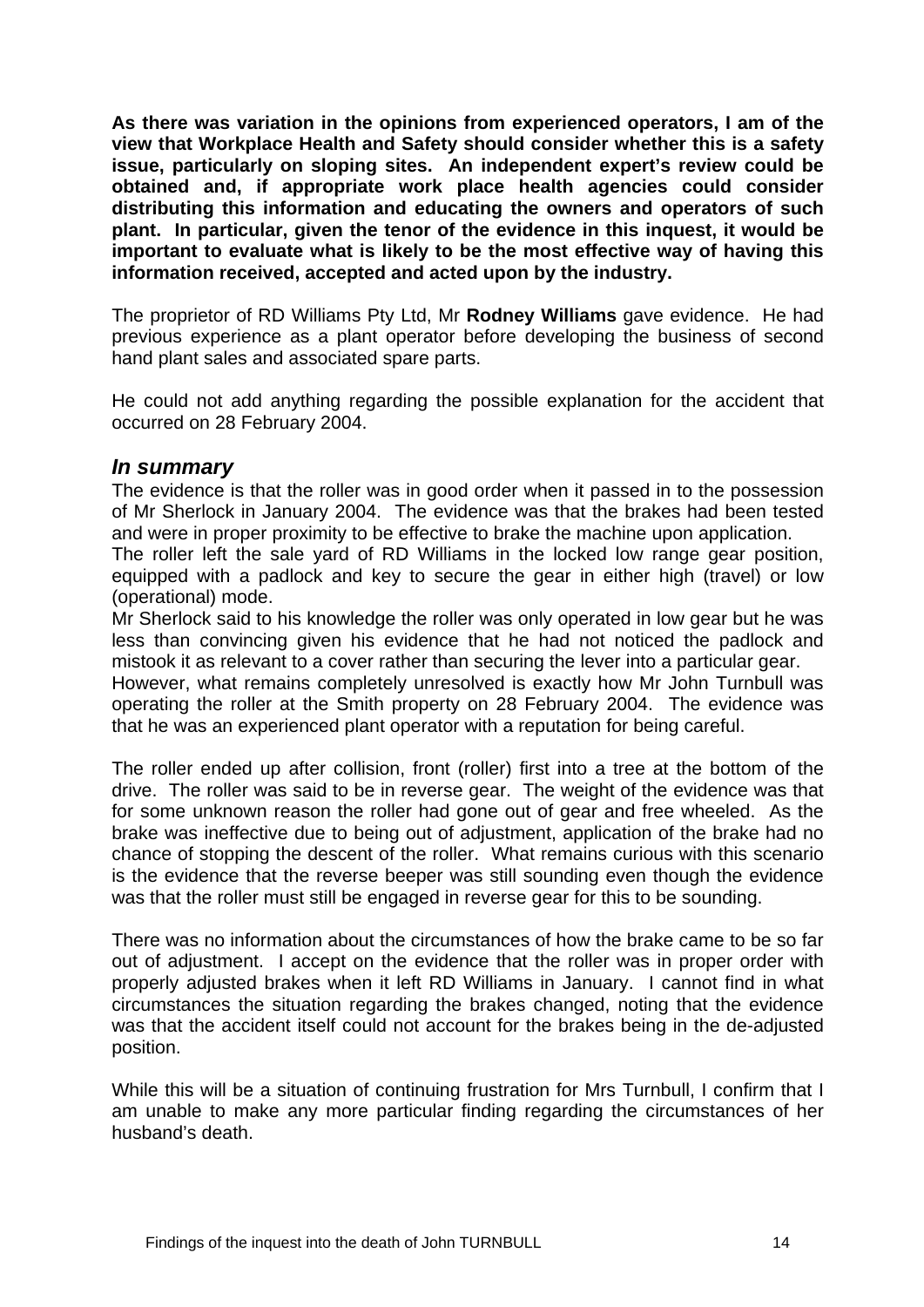### *Comments and recommendations*

I have already made some comments directed to action that might be considered by Workplace Health and Safety aimed to reduce the risk of recurrence of such a tragedy.

I note Mr Kickbusch's sincere efforts to assist the inquest in making suggestions which could help improve safety for the future.

**His first comment was raising the issue of responsibility for safety where independent contractors are involved. Rather than asking him to suggest legislative reform it might be appropriate to refer the issue to the relevant Minister with responsibility for the legislation, highlighting the kind of gaps in responsibility that can arise under the current legislative scheme.** 

**I affirm and support the efforts of Workplace Health and Safety to go out into workplaces in a proactive manner to assist small workplaces understand the importance of assessing risk and establishing safe work practices. The circumstances of Mr Turnbull's death are an example of how important this proactive work could be.** 

**I would also commend for consideration by the legislature a system similar to the requirement for general motor vehicles whereby transfer of sale of plant be subject to certification that the plant is fit for its proper purpose and roadworthy in the sense of being sound to operate.** 

**I note Mr Kickbusch's desire for a greater public profile for the safety and preventative work performed and the publication of information via the media. I endorse his sentiments.** 

**I suggest a review of mechanisms for the operation of emergency brakes. If, as was found in this instance, there is variation then the matter could be referred to the relevant Australian standards with the aim of increasing consistency in the interest of safety. This is particularly apt given the range of plant that may be sourced from overseas where differing standards are applicable.**

**Mr Newton, the legal representative for the family, suggested a different approach for legislative review aimed to increase safety in the workplace. He noted that in his experience the best way of improving safety standards was to enshrine (or provide) the right of the injured to take legal action for injury caused by failure of proper safety standards. Again, I would refer this matter to the relevant parliamentary Minister for consideration in the context of the circumstances of Mr Turnbull's death.** 

**Another issue raised was the issue of ongoing competence to operate particular plant as distinct from the initial requirement to obtain a certificate. Again, the circumstances of this case would suggest this is an area worthy of consideration for workplace health and safety review.** 

It remains to be said that the sincere condolences of this court are extended to Mrs Turnbull and her family for the loss of John Turnbull. He is sadly missed and it is to be